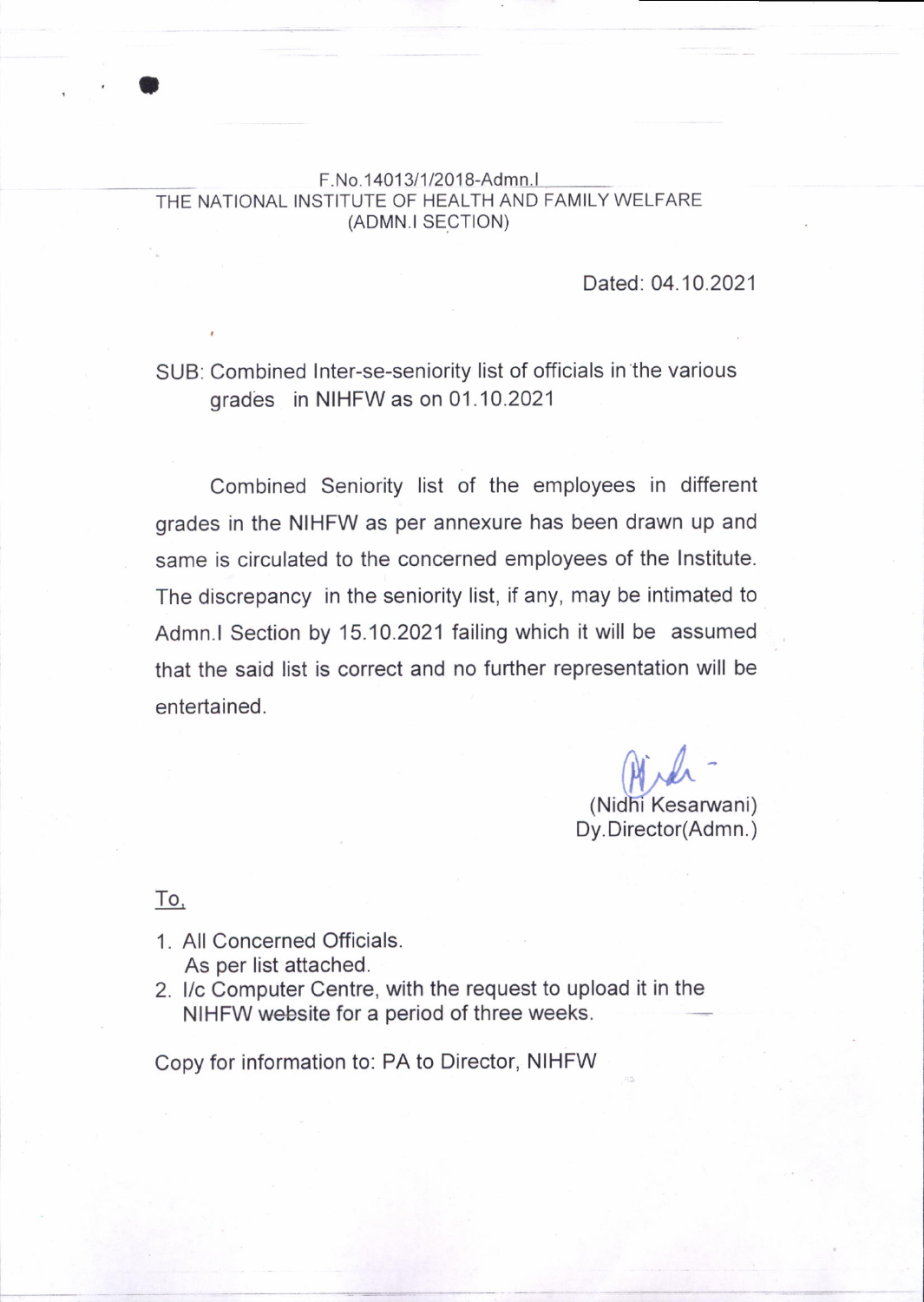The National Institute of Health and Family Welfare Seniority list of Section Officer as on 01.10.2021

I

|                                       | Posts Sanctioned-04          |                                    | Filled-04               |                                                   | Vacant-0                                                     |
|---------------------------------------|------------------------------|------------------------------------|-------------------------|---------------------------------------------------|--------------------------------------------------------------|
| Sr.<br>No<br>$\overline{\phantom{a}}$ | Name of the Officers<br>S/Sh | Whether<br>belongs to<br>SC/ST/OBC | Date of<br><b>Birth</b> | Date of<br>regular<br>appointment<br>to the grade | Date of<br>confirmation<br>(C)/completion<br>of probation(P) |
| 1.                                    | Sh. S.K. Gupta               | Unreserved                         | 21.11.1965              | 13.4.1997                                         | 15.04.1999 (C)                                               |
| 2.                                    | Sh.V.P.Uprati                | Unreserved                         | 02.02.1962              | 01.02.2007                                        | 17.04.1998(C)                                                |
| 3.                                    | Sh.S.K.Bhattacharya          | Unreserved                         | 19.10.1961              | 19.01.2009                                        | 12.08.1999(C)                                                |
| 4.                                    | Sh.L.Haokip                  | <b>ST</b>                          | 02.04.1971              | 01.08.2016                                        | 09.10.1999(C)                                                |